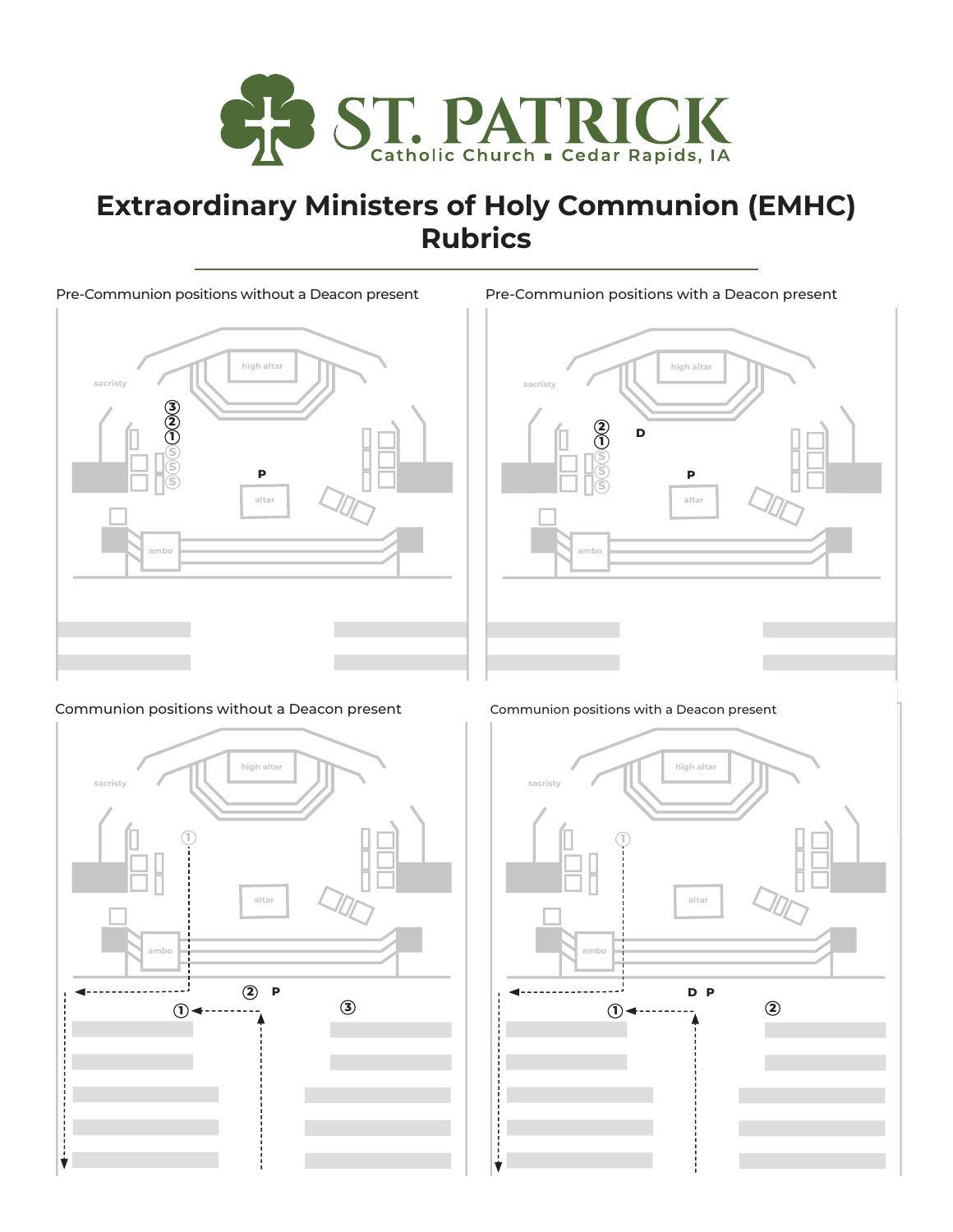### **Understanding the Diagrams**

After the EMHCs have received Communion and their ciborium, they then proceed to the positions noted here. The person in position #1 will distribute Communion to those seated in the front row who are unable to come forward. This person then proceeds to the back of the church on the left side of the pews to distribute Communion to people in the back who are unable to come forward. Person #1 then comes up the center aisle and takes their position as noted above. After you have finished distributing, place your ciborium on the altar and return to your pew.

### **General Guidelines**

- All EMHCs are to be commissioned. (Pastors can give one-time delegation to serve in this ministry, such as weddings, but commissioned EMHCs are always preferred.)
- If you are unable to serve at your scheduled time, please call someone from the list of EMHCs and find a replacement. Do not rely on people to just come forward to fill in for you on the spot because you are not there for your scheduled time.
- If you are sick or not feeling well, please call someone if time allows. Never minister while you are feeling at all ill.
- "Elevated Attire": Consider modesty and avoid informality—being too casual. Per the privileged role in the Liturgy, please elevate your attire accordingly. Some examples: shorts, jeans, or spaghetti straps are not fitting for a liturgical role.
- If you are scheduled as an EMHC or a substitute, please arrive at least 15 minutes before Mass begins and check your name off on schedule. Please note if you are a substitute on the schedule in the sacristy.
- Movement in the sanctuary should be kept to a minimum. The proper posture is to have your hands folded together in front of you. Avoid hands-in-pockets, behind the back, or other casual stances.

## **During the Liturgy**

- After the Sign of Peace, please take your places as marked on the diagram. At the base of the steps, please bow towards the altar. Do not greet other ministers (as to not lengthen the Sign of Peace). If you wish to use hand sanitizer, do discretely (with back to the assembly) and completely before going to the designated place.
- When distributing, elevate the host for a brief moment and then say,
- "**The Body of Christ.**" When distributing from the chalice, hand the chalice to the communicant, holding the purificator, and say "**The Blood of Christ**". Then, wipe the purificator across the rim of the chalice.
- When someone approaches with their arms crossed over their chests, simply offer: "God bless you and keep you". No gesture is needed.
- After you have finished distributing, place your ciborium on the altar and return to your pew. (**This is new!** Do not wait for the Blessed Sacrament to be reposed!)